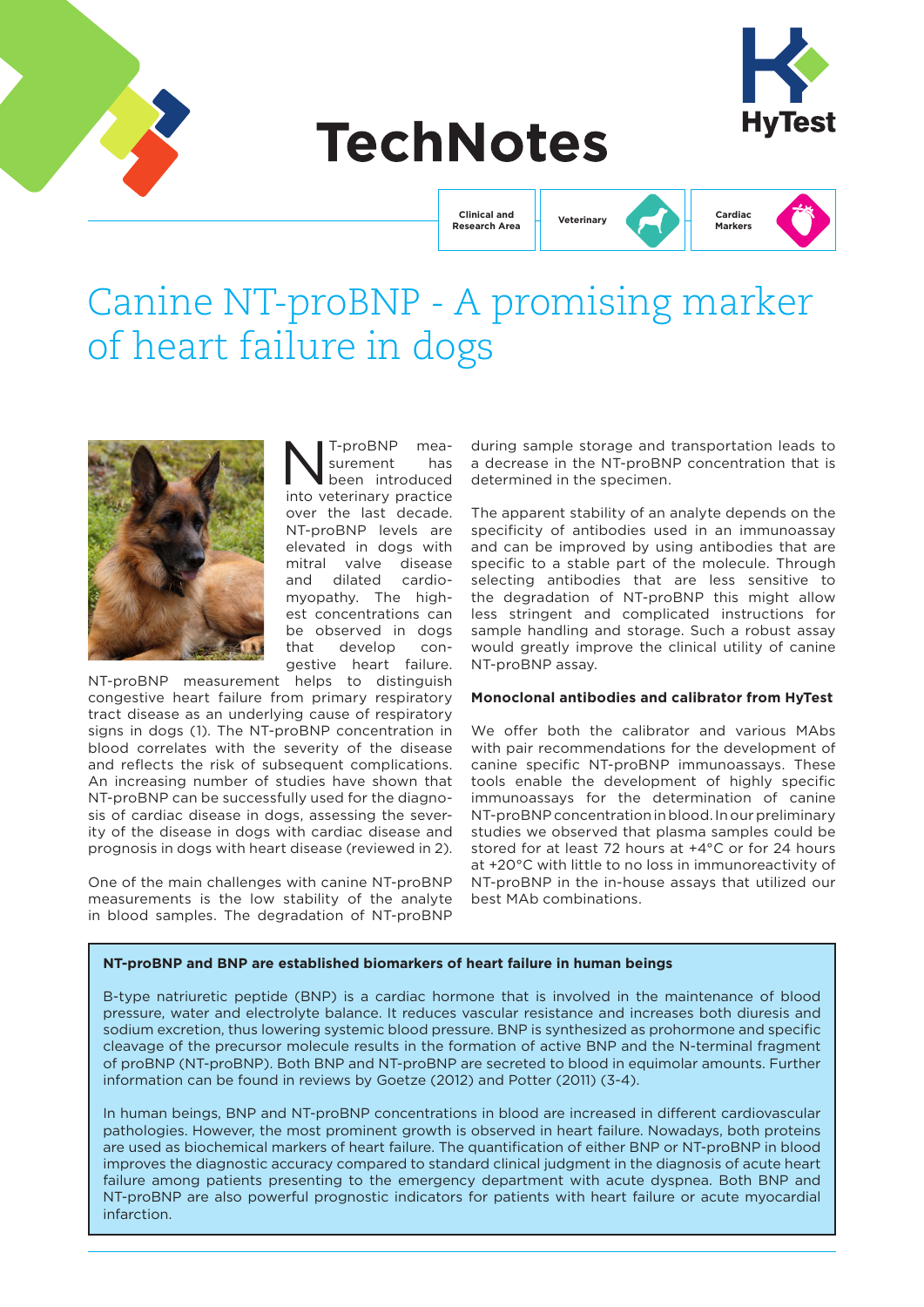# **Anti-canine NT-proBNP monoclonal antibodies**

HyTest offers several monoclonal antibodies that are specific to different regions of canine NT-proBNP (Figure 1). All of the provided antibodies recognize both the recombinant and native NT-proBNP from canine plasma.



**Figure 1. Anti-canine NT-proBNP monoclonal antibodies: Location of epitopes.**

## **Canine NT-proBNP quantitative sandwich immunoassays**

A panel of more than sixty monoclonal antibodies was developed against canine NT-proBNP. All of the antibodies were tested as a capture and detection antibody in a sandwich immunoassay to determine the best antibody combinations. Capture antibodies were absorbed onto a 96-well plate while detection antibodies were labeled with stable europium chelate. Recombinant canine NT-proBNP (Cat. #8CNT9) and native canine NT-proBNP from dog plasma were used as antigens for antibody pairs testing. A number of combinations demonstrated high sensitivity in the sandwich immunoassays for detecting both recombinant and endogenous NT-proBNP. The best MAb combinations are given in Table 1.

|  |  | Table 1. The most sensitive capture-detection pairs. |  |
|--|--|------------------------------------------------------|--|
|  |  |                                                      |  |

| Capture   | <b>Detection</b> |  |  |
|-----------|------------------|--|--|
| CaNT90    | CaNT89           |  |  |
| $C$ aNT19 | CaNT89           |  |  |
| CaNT90    | CaNT53           |  |  |

The sensitivity of these immunoassays for recombinant NT-proBNP was 25 pg/ml<sup>1</sup>. Calibration curves for recommended combinations are provided in Figure 2.

Please note that an immunoassay performance depends on a number of factors. These include the diagnostic platform, the type of label conjugated with the detection antibody and the labeling protocol. Therefore, other combinations of anti-<br>NT-proBNP antibodies with non-overlapping NT-proBNP antibodies with non-overlapping epitopes could demonstrate an improved performance in the immunoassays of our customers than those listed above.



**Figure 2. Calibration curves for NT-proBNP sandwich immunoassay.** (A) Calibration curves of the best immunoassays. (B) Parallelism between the calibration curve and curve of serial dilution of pooled canine plasma sample. Assay type: Two-step sandwich type fluoroimmunoassays in streptavidin coated plates Capture MAb: 200 ng/well, biotinylated Detection MAb: 200 ng/well, labeled with europium chelate Antigen: Canine recombinant NT-proBNP (Cat.# 8CNT9) Sample volume: 50 μl Incubation time: 40 minutes at room temperature

## **Quantification of NT-proBNP in canine plasma of healthy dogs and dogs with heart disease**

Selected antibody combinations were tested with plasma samples from healthy dogs and dogs with heart disease. The NT-proBNP concentrations were significantly higher in the group of dogs with heart disease than in control dogs for all immunoassays that were tested in this study. Even for samples with high NT-proBNP concentrations no dilution step was required, which was due to the wide dynamic range of the assays used. Results of NT-proBNP measurements in individual plasma samples using the MAb combination CaNT90- CaNT89 are provided in Figure 3 as an example.

In conclusion, our results demonstrate that immunoassays using selected MAb combinations are useful for the quantification of NT-proBNP in the plasma of dogs.

<sup>&</sup>lt;sup>1</sup> NT-proBNP concentration in pmol/L can be obtained by dividing the concentration in pg/ml by 10.545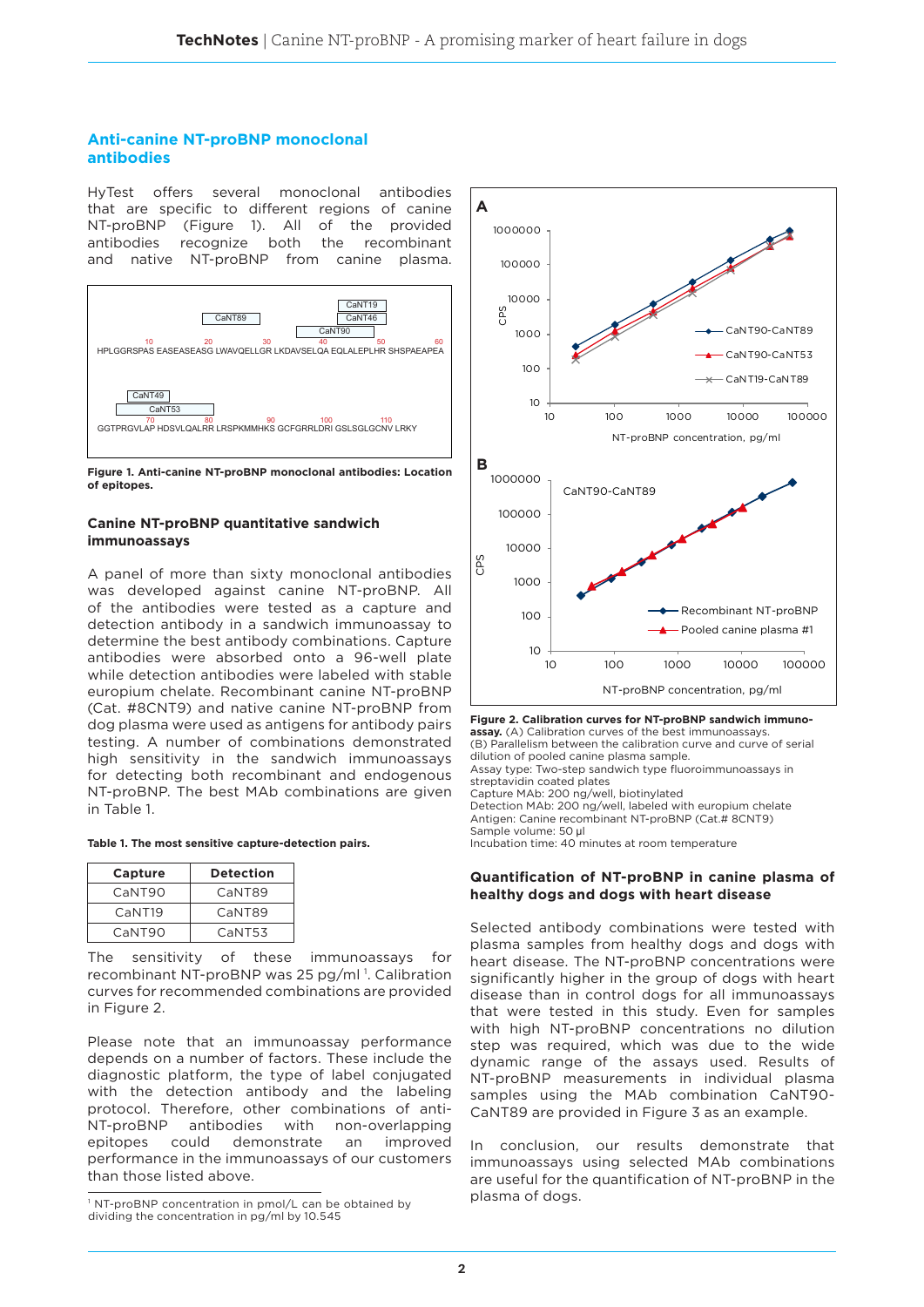

**Figure 3. The NT-proBNP concentration in EDTA plasma of healthy dogs and dogs with heart disease.** 

Assay type: Two-step sandwich type fluoroimmunoassay

Capture MAb CaNT90: 1 μg/well Detection MAb CaNT89: 200 ng/well, labeled with europium chelate Calibrator: Canine recombinant NT-proBNP (Cat.# 8CNT9)

Sample volume: 50 μl

Incubation time: 40 minutes at room temperature

## **Improved apparent stability of endogenous NTproBNP in plasma samples**

One of the main challenges for the reliable measurement of the concentration of NT-proBNP in samples is the degradation of the protein over time (5-7). While proper sample handling and storage are critical in terms of reducing degradation, another important factor is the selection of antibodies in the assay. Analyte immunoreactivity decreases when the epitope of at least one antibody is damaged or a protease cleavage site is located between the epitopes of capture and detection antibodies. Therefore, the apparent stability of an analyte depends on the specificity of antibodies and can be improved by using antibodies specific to the stable part of the molecule. When developing a canine NTproBNP assay special attention must be paid to the selection of antibodies that should not be affected by the proteolytic degradation of NT-proBNP.

We tested the ability of our antibodies to detect endogenous canine NT-proBNP during sample storage. Pooled EDTA plasma of dogs with heart disease was incubated at two different temperatures. At +4°C NT-proBNP remained stable for at least 72 hours (95-105% of initial immunoreactivity was detected in samples, Figure 4A). Meanwhile, with the plasma incubated at +20°C, 89-98% of initial immunoreactivity was detected in samples after 24 hours (Figure 4B). This preliminary data indicates that with our recommended antibody pairs plasma could be stored at +4°C for at least 72 hours with little to no loss in the immunoreactivity. When stored at room temperature, the signal decreased - but not dramatically - during the first 24 hours. Please note that the stability of native NT-proBNP in individual plasma samples or in serum samples might differ from the results shown here.



**Figure 4. Stability of endogenous canine NT-proBNP in pooled EDTA-plasma.** (A) Immunoreactivity of NT-proBNP in the plasma sample incubated at +4°C for 24, 48 and 72 hours. (B) Immunoreactivity of NT-proBNP in the plasma sample incubated at +20°C for 4, 8, 24, and 48 hours. EDTA plasma was collected without protease inhibitors; samples were centrifuged, separated and stored frozen at -70°C before use. Pooled EDTA plasma was incubated at +4°C or +20°C with the addition of 0.1% of NaN<sub>z</sub> to prevent bacterial growth. Following incubation, samples were stored at -70°C prior to measurements. The NT-proBNP concentration in the pooled plasma was 9 ng/ml (determined by CaNT90- CaNT89 immunoassay). Assay protocol like described in the caption of Figure 3 using CaNT90 and CaNT19 as capture and CaNT53 and CaNT89 as

## **Canine NT-proBNP immunodetection in Western blotting**

detection MAbs respectively.

HyTest antibodies can be used for NT-proBNP immunodetection in Western blotting (Figure 5).



**Figure 5. Detection of canine recombinant NT-proBNP (Cat.# 8CNT9) in Western blotting by different monoclonal antibodies.** NT-proBNP (0.1 µg/lane) was transferred to nitrocellulose membrane following tricine-SDS-PAGE in reducing conditions and probed by HRP-conjugated monoclonal antibodies (direct detection).